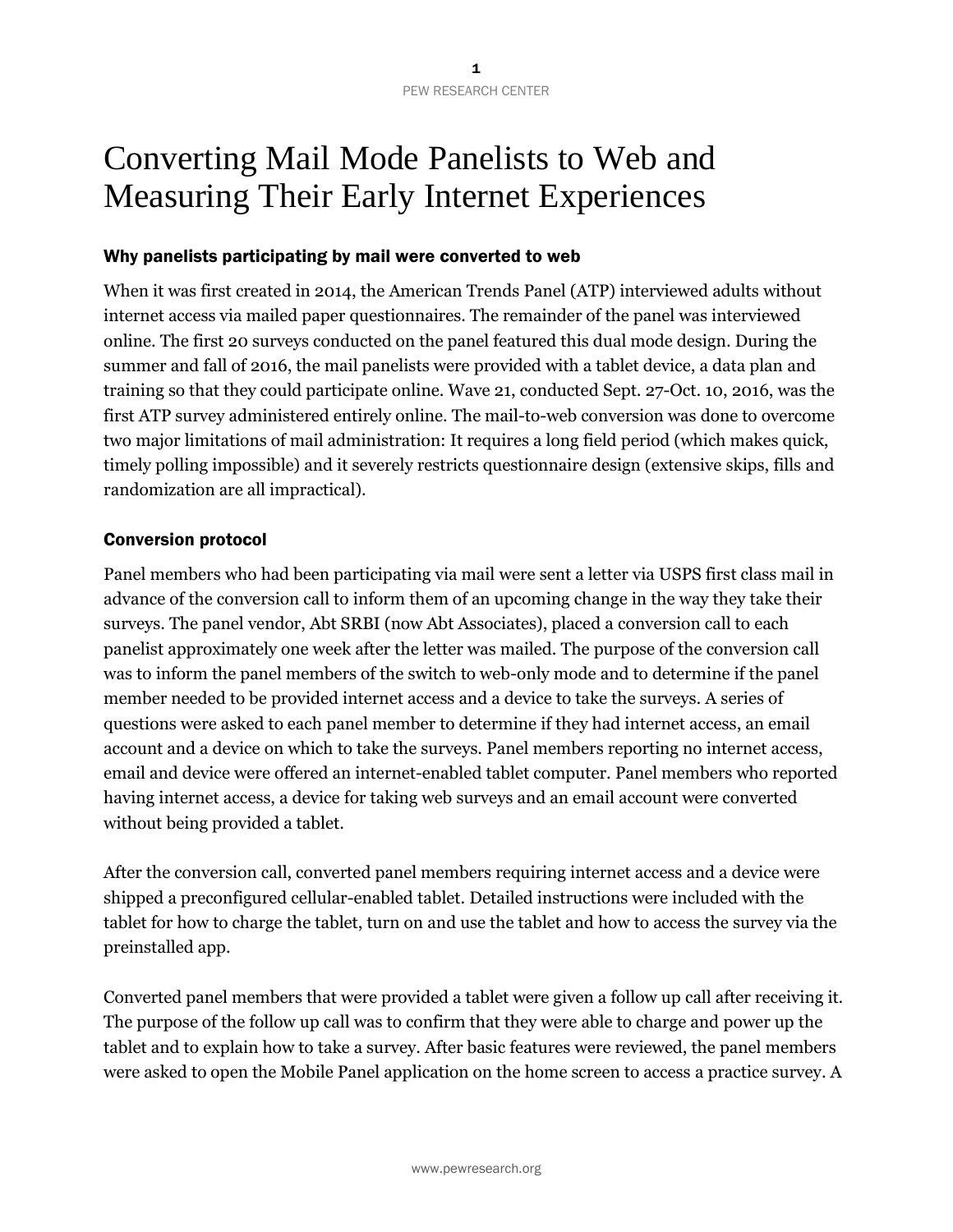practice survey was set up to show panel members where to look for a survey link and how to access it. The practice survey let the panel members see different types of questions that are frequently asked, such as single-punch, multi-punch and open-ended. After completing the brief practice survey, panel members were asked to review and accept a user agreement for the tablet and internet access. Converted panel members who did not receive a tablet were not contacted for a follow up call. Instead, they were emailed a link to the same practice survey to confirm they are able to receive the email invitation and access a survey. The telephone interviewers conducting the follow up calls were trained on how to use the tablet and how to troubleshoot basic issues. Panel members who needed further technical assistance during the follow up call were transferred to a subcontractor to resolve the issue. There was also an icon on the home screen of the tablet next to the Mobile Panel app that panel members could use to allow remote access to the device for technical support. Technical support is provided to panel members free of charge.

Upon completing the follow up call, panel members were converted to web mode. Converted panel members receive a push notification on their tablet to notify them that their survey is available. They also receive a postcard in the mail. Converted panel members who did not yet complete their survey receive a reminder call in the last week of the field period. The reminder calls were used for the first three panel surveys following the conversion.

#### Results of the mail-to-web conversion

In total, 574 ATP panelists were eligible for the mail-to-web conversion. Most of them (n=434) did not have internet access or email prior to the conversion. A total of n=176 previously non-internet adults completed at least one survey on their ATP-provided tablet. Some n=166 tablet-enabled panelists completed the ATP survey conducted May 30-Oct. 23, 2017, which measured the internet experiences of these n=112 new users.

# Mail-to-web conversion call

*% of mail panelists that …*

|                                                | <b>Percent</b> |
|------------------------------------------------|----------------|
| Successfully converted                         | 41             |
| Did not convert                                | 59             |
| Source: Mail-to-web conversion records. N=574. |                |
| <b>PEW RESEARCH CENTER</b>                     |                |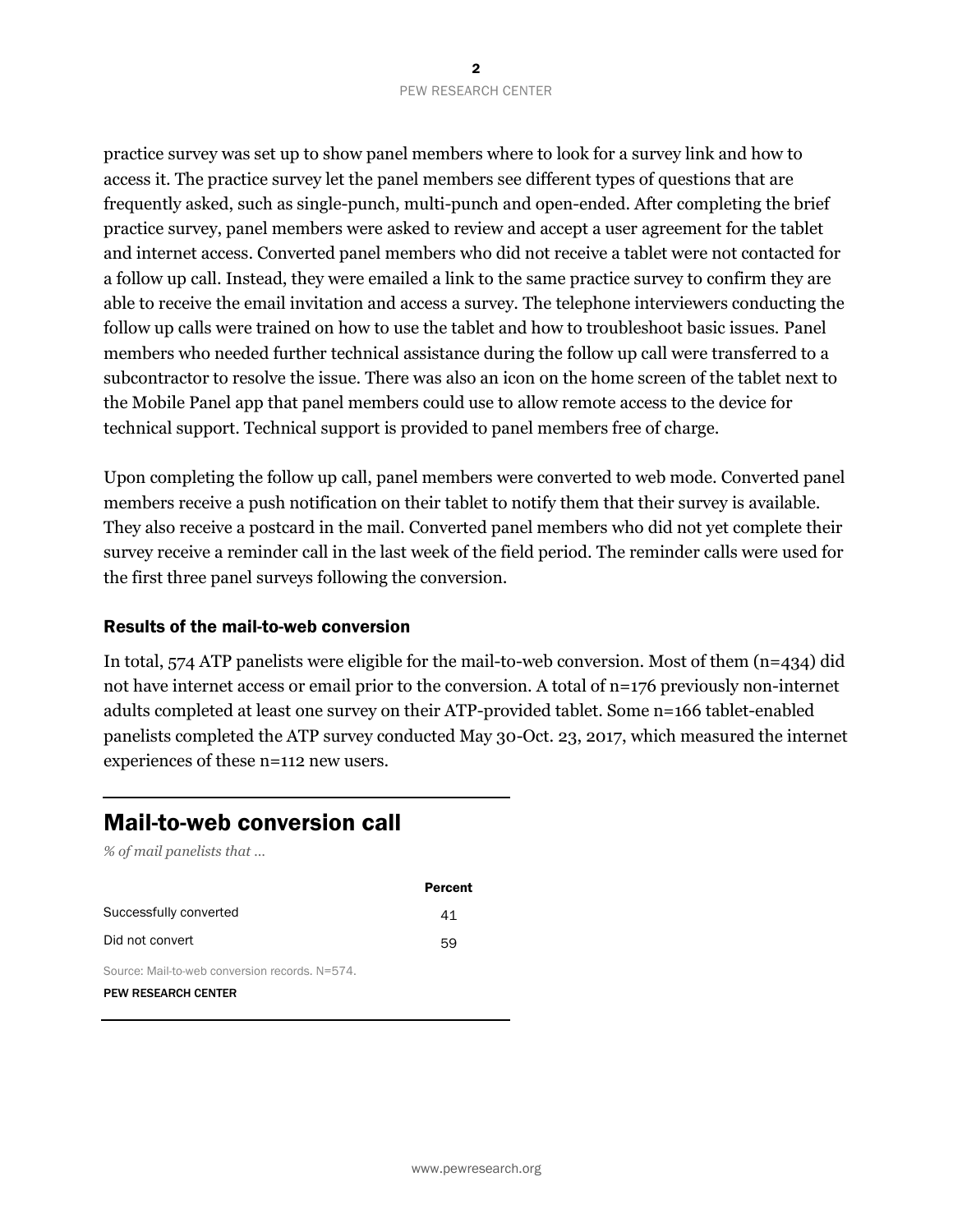## The American Trends Panel Survey Methodology

The American Trends Panel (ATP), created by the Pew Research Center, is a nationally representative panel of randomly selected U.S. adults recruited from landline and cellphone random-digit-dial surveys. Panelists participate via monthly self-administered web surveys. Panelists who do not have internet access are provided with a tablet and wireless internet connection. The panel is being managed by Abt Associates.

Data in this report are drawn from the panel wave conducted May 30-Oct. 23, 2017, among 5,422 respondents. The margin of sampling error for the full sample of 5,422 respondents is plus or minus 1.98 percentage points.

Members of the American Trends Panel were recruited from several large, national landline and cellphone random-digit-dial (RDD) surveys conducted in English and Spanish. At the end of each survey, respondents were invited to join the panel. The first group of panelists was recruited from the 2014 Political Polarization and Typology Survey, conducted Jan. 23 to March 16, 2014. Of the 10,013 adults interviewed, 9,809 were invited to take part in the panel and a total of 5,338 agreed to participate.<sup>1</sup> The second group of panelists was recruited from the 2015 Pew Research Center Survey on Government, conducted Aug. 27 to Oct. 4, 2015. Of the 6,004 adults interviewed, all were invited to join the panel, and 2,976 agreed to participate.<sup>2</sup> The third group of panelists was recruited from a survey conducted April 25 to June 4, 2017. Of the 5,012 adults interviewed in the survey or pretest, 3,905 were invited to take part in the panel and a total of 1,628 agreed to participate<sup>3</sup> .

The ATP data were weighted in a multi-step process that begins with a base weight incorporating the respondents' original survey selection probability and the fact that in 2014 some panelists were subsampled for invitation to the panel. Next, an adjustment was made for the fact that the propensity to join the panel and remain an active panelist varied across different groups in the sample. The final step in the weighting uses an iterative technique that aligns the sample to population benchmarks on a number of dimensions. Gender, age, education, race, Hispanic origin and region parameters come from the U.S. Census Bureau's 2015 American Community Survey. The county-level population density parameter (deciles) comes from the 2010 U.S. Decennial

 $\overline{a}$ 

<sup>1</sup> When data collection for the 2014 Political Polarization and Typology Survey began, non-internet users were subsampled at a rate of 25%, but a decision was made shortly thereafter to invite all non-internet users to join. In total, 83% of non-internet users were invited to join the panel.

<sup>2</sup> Respondents to the 2014 Political Polarization and Typology Survey who indicated that they are internet users but refused to provide an email address were initially permitted to participate in the American Trends Panel by mail, but were no longer permitted to join the panel after Feb. 6, 2014. Internet users from the 2015 Pew Research Center Survey on Government who refused to provide an email address were not permitted to join the panel.

<sup>3</sup> White, non-Hispanic college graduates were subsampled at a rate of 50%.